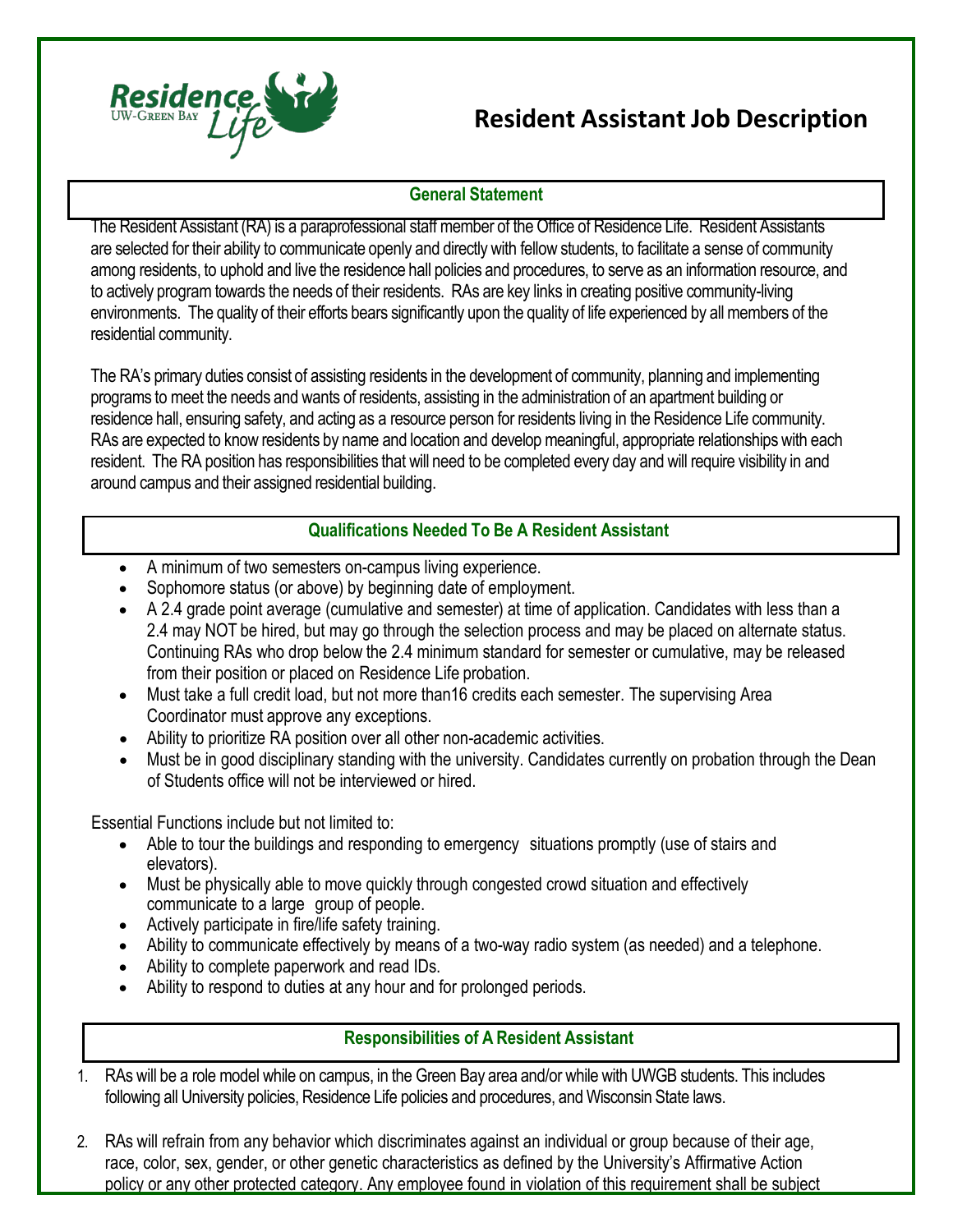to corrective action, which may include disciplinary action and/or termination.

- 3. RAs will publicly represent and positively support the Division of Student Affairs and Campus Climate, the Office of Residence Life, and the University of Wisconsin-Green Bay. RAs are to display loyalty, commitment, and fulfillment of expectations set forth by the University of Wisconsin-Green Bay, the Office of Residence Life. Insubordination will not be tolerated.
- 4. RAs will communicate policies and their rationale to residents and establish behavioral expectations. RAs will relay information regarding administrative matters and hall/apartment activities to residents, and share residents' reactions and concerns with professional staff.
- 5. RAs will be a bridge with Residence Life governance bodiesmeeting with the Residence Hall and Apartment Association (RHAA) representatives and/or Event Planning In Communities (EPIC) members as required.
- 6. RAs will keep their Area Coordinator (AC) informed about student concerns, staff concerns, or personal concerns, as they relate to the RA position. A Resident Assistant, through the course of employment by the Office of Residence Life, may come into possession of certain confidential/sensitive information, including but not limited to student information, conduct issues, student/staff personal matters, etc. All RAs must hold this information in the strictest of confidence, and will only divulge to supervisory staff when warranted. (NOTE: As a RA, you have a duty to report any crimes/policy violations of which you become aware. Failing to do so, will result in disciplinary measures.) RAs are not to use confidential information to benefit themselves or others. Failure to uphold the confidentiality of student information can result in being released from the RA position.
- 7. RAs are responsible formaintaining a respectful level of community within their building. RAs will plan and implement programs aimed at the community development, personal development, and the academic success of the residents. Additionally, it is recognized that the administrative and personal aspects of the RA position contribute greatly to community building and should be emphasized. RAs will work to produce a sense of community, cooperation, collaboration and a study environment. RAs will work to reduce vandalism, noise, policy infractions, disrespectful behavior, and intolerance. RAs will also attempt to support these standards in other buildings both when on duty and/or on rounds and when visiting other buildings.
- 8. RAs will act as resource persons promoting student services on and off campus to students.
- 9. RAs will attend and actively participate in Residence Life Staff training two weeks prior to the fall semester, one week prior to spring semester. RAs unable to attend training events in their entiretymay be released fromthe RA position. Pre-approved absences from a minimal portion of training MAY be granted for exceptional circumstances, and need to be requested in writing to the Assistant Director of Residence Life.
- 10. RAs will be responsible for all required information reading materials (including but not limited to the RA manual; Residence Hall Handbook; Residence Life policies and procedures; Residence Life website and all related web resources; Residence Life memos, letters, emails, and announcements; etc.)
- 11. RAs will know emergency procedures, and assist with proper implementation, in the case of an emergency.
- 12. RAs will be actively on duty for their area in accordance with the schedules and policies, and may be asked to assist in other areas. Duty RAs are required for all breaks. If not enough volunteers are found, RAsmay be required to work a shift or two over break.
- 13. RAs will actively participate in regularly scheduled staff meetings. This includes all-staffmeetings, area meetings, community meetings, programming meetings, Co-RA meetings, one-to-ones, in-services and committee meetings.
- 14. RAs will check their university email, Residence Life RA mailbox and RA telephone DAILY to keep current on all housing